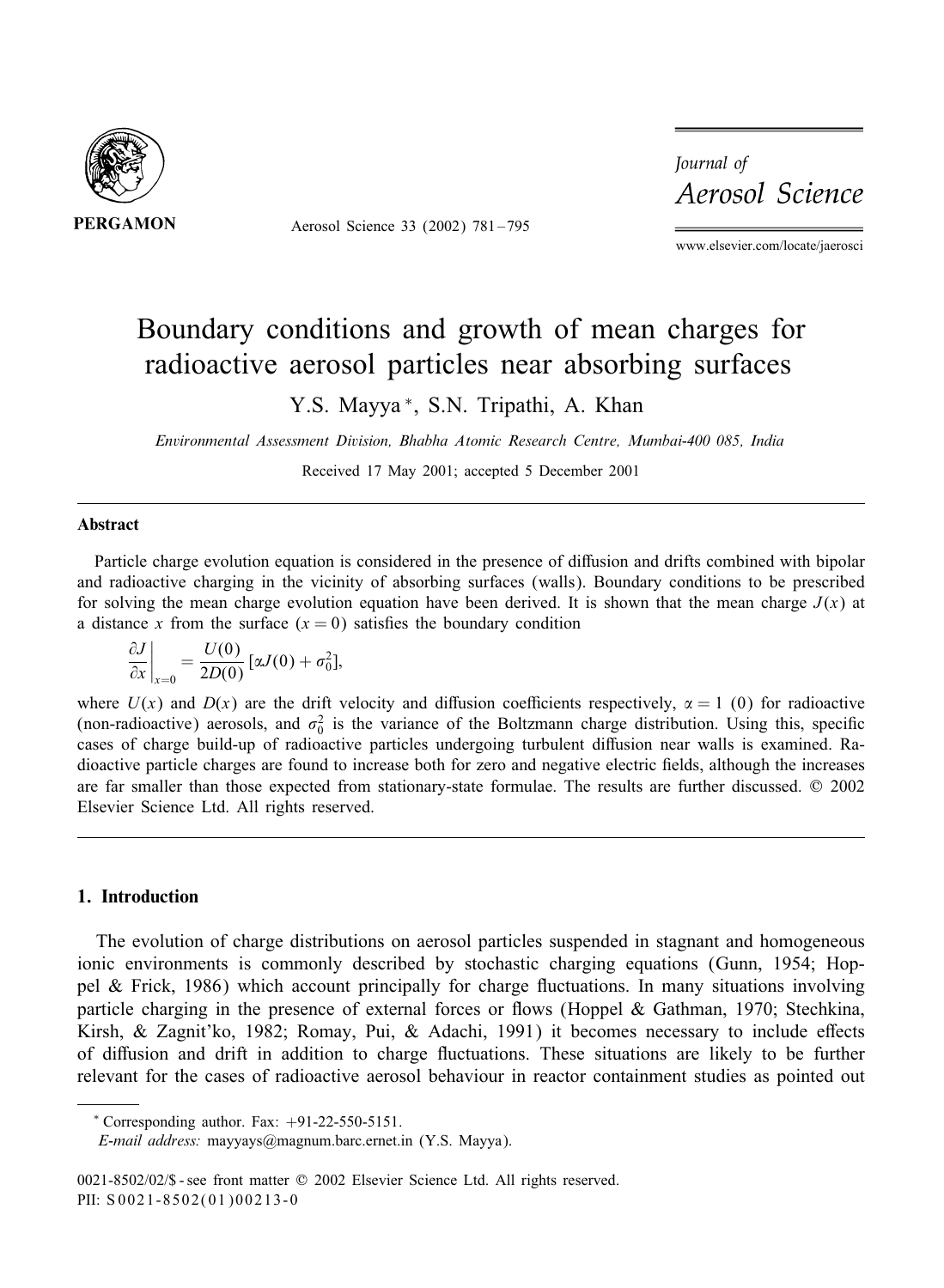by Clement and Harrison (2000). Mayya and Malvankar (1993) and Mayya (1994) discussed the process of electro-migration of non-radioactive particles in bipolar ionic environments and formulated a description based on charging induced diffusion. They, however, ignored molecular and turbulent diffusion processes and did not include radioactive particles.

Through a series of papers, Clement and Harrison (1992, 1995, 2000) and Clement, Calderbank, and Harrison (1994) have systematically examined the theory of self-charging of radioactive aerosols. In their recent work, Clement and Harrison (2000; referred to hereafter as CH2000) set up the most general form of particle charge evolution equation, by including self-charging, bipolar charging, diffusion and drift. From these, they derived the reduced equations for the evolution of the number concentration and the mean charge of the particles. Apart from being simpler than the full stochastic charging equation, the reduced equations provide direct descriptions for the quantities of practical interest, viz., the concentration profiles and the mean charges.

An important aspect discussed by CH2000 pertains to the increase of mean charges of radioactive particles in confined geometries. This is due to a suppression of negative ion concentrations resulting from the reduced ranges of beta particles as well as increased wall losses of ions. Gensdarmes, Boulaud, and Renoux (2000) appear to have found a qualitative evidence for the increased radioactive particle charges from their flow tube experiments. By analogous reasoning, one may deduce that radioactive particle charges would, in general, increase as they approach a surface, due to the lowering of ion concentrations in its vicinity. The increased particle charges will not only enhance their deposition rates through image-induced effects, but also cause space charge effects. This situation might be quite relevant in the context of reactor accident scenarios, wherein radioactive particles will be released into an ionized air space in the containment and will begin to migrate to the walls with increasing charges. As a first guess, if one employs the stationary-state formula (Clement  $\&$ Harrison, 1992) for the charge build-up, viz.,

$$
J=\frac{\eta \varepsilon_0}{e\mu^- n^-},
$$

(where, J is the mean charge,  $\varepsilon_0$  permittivity of free space, e-elementary charge,  $\mu^-$ ,  $n^-$  negative ion mobility and concentration, respectively), one obtains the unphysical result that the particle charges will be infinity at the walls since  $n^-$  vanishes at that point. This arises because of our neglecting the migration effects originating from particle diffusion and drift motions (if existing), which act as limiting factors in the growth of charges. The example considered above, thus, focuses on the necessity of having to include particle diffusion and other motions in order to arrive at reasonable estimates of charges of radioactive particles.

However, there exists a major difficulty in solving the mean charge evolution equation derived by CH2000. Their derivation does not specify the boundary condition for the charge at the surface, which is one of the two necessary conditions required for solving the boundary value problems associated with diffusion equation. While one of the boundary conditions may be specified as the value of the mean charge far away from the surface, the other boundary condition at the surface is not at all obvious. It may be added that in the case of the equation for the number concentration  $(N(x))$ , the two boundary conditions are well known, viz., the absorption boundary condition,  $N(0) = 0$  and the asymptotic condition in the bulk,  $N(x) \to N_\phi$  as  $x \to \infty$ . There is no physical basis for extending the absorption condition for the mean charge since (see Section 2) it is defined as the ratio of the charge density and the number concentrations both of which vanish at the surface, and their ratio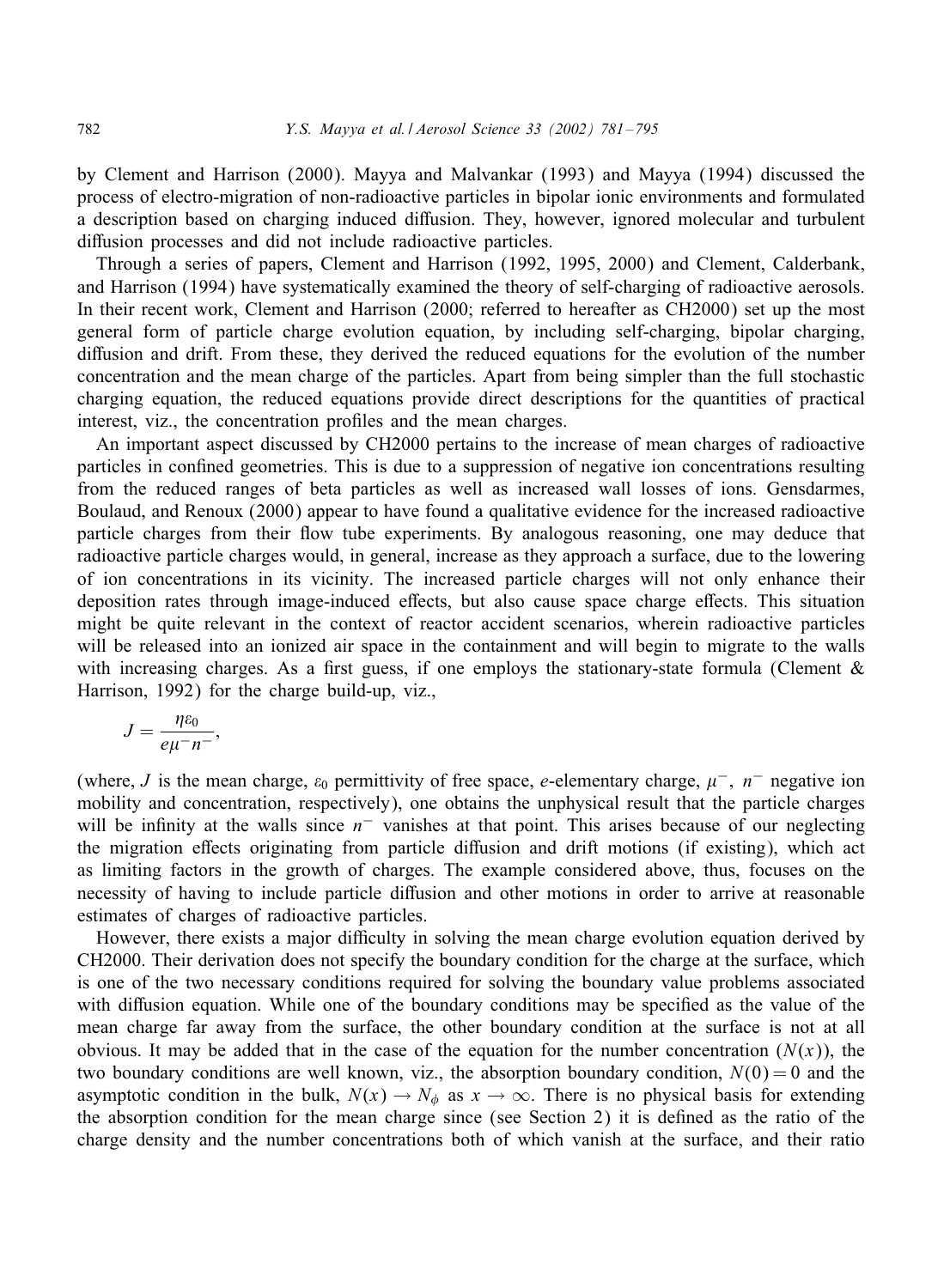

Fig. 1. Schematic diagram of particle–ion system near an absorbing wall.

might have a finite, nonzero limit. The situation thus calls for a separate analysis of the mean charge evolution equation starting from fundamental considerations.

This paper aims at such an analysis and obtains a derivation of the boundary conditions for the mean charge in a consistent manner. The key assumption is the validity of the Smoluchowski absorption condition for the charge distribution function, namely that it vanishes at the absorbing surface regardless of charge. This assumption essentially provides a simple framework and is not strictly valid from a kinetic point of view, which takes inertial effects (Crump  $\&$  Seinfeld, 1981) and charge–velocity fluctuations in an electric field, into account. These aspects are not considered here.

#### 2. Mean charge evolution equation

In order to obtain the boundary conditions, it is necessary to outline, in brief, the derivation of the equations proposed by CH2000 for the number concentration and the mean charge. While, the equations of CH2000 were presented in three-dimensional form, we restrict to the one-dimensional case of aerosol particles (radioactive or otherwise) undergoing bipolar charging in an air space bounded on one side by an absorbing wall (Fig. 1). In addition, let us impose diffusive and electric field-induced drift motions in the direction normal to the wall, and possibly a convective flow parallel to the wall. Let the origin be fixed at a point on the wall with  $X$ -axis normal to it and  $Y$ -axis along the direction of flow along the wall. Sufficiently far from the wall  $(x \to \infty)$ , the particles as well as the ions are assumed to be well mixed having uniform and steady concentrations denoted by  $N_{\phi}$ ,  $n_{\infty}^{+}$  and  $n_{\infty}^{-}$ , respectively. It is presumed that these quantities are sustained due to external sources coupled with turbulence in the bulk air space. The ions would set up differing profiles in the vicinity of the wall when electric fields are present.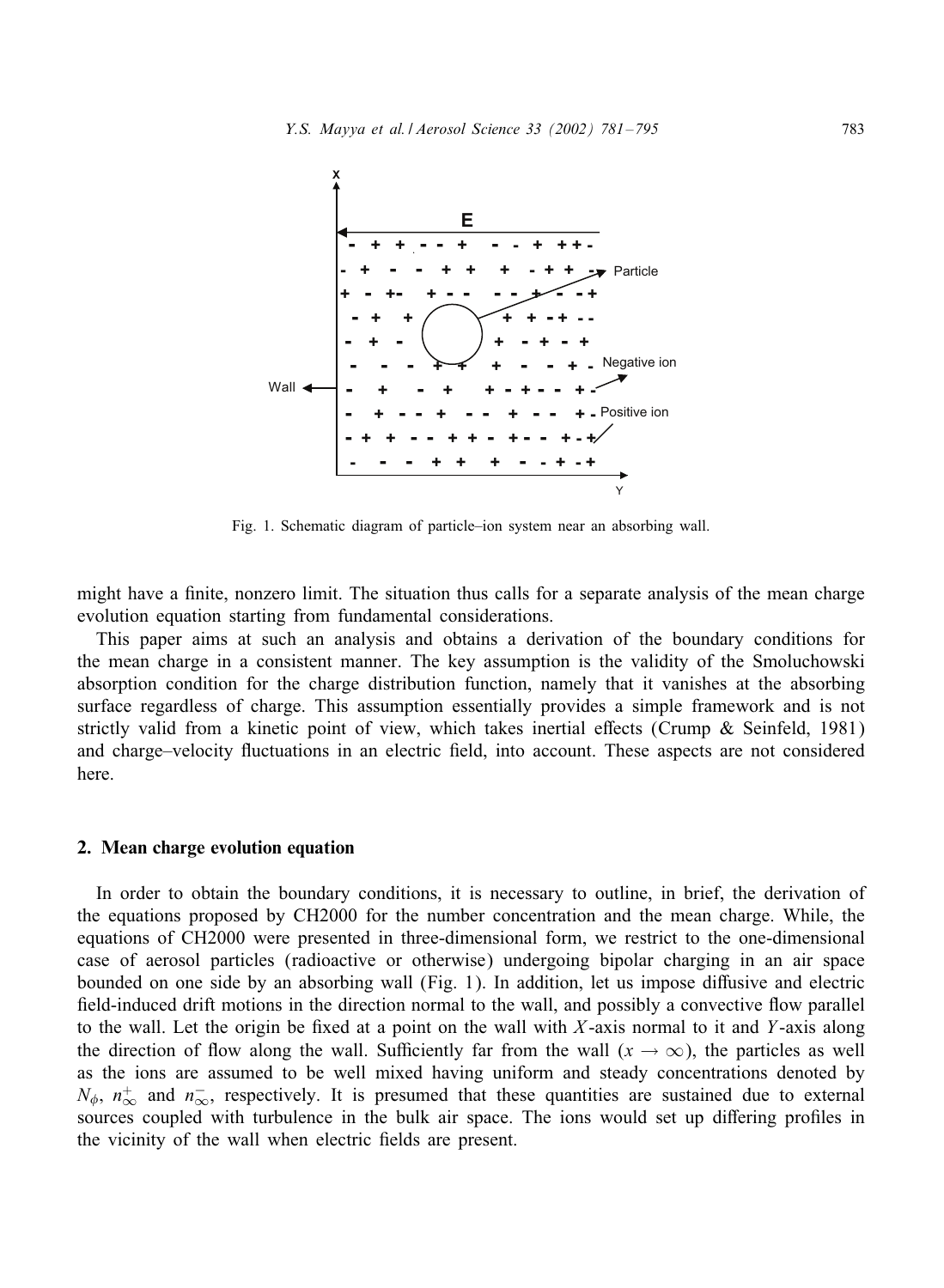Let  $P(q, x, y, t)$  denote the concentration of particles having charge unit q, at the point x, y at time t. Let V be the convective flow velocity (assumed constant) in the Y-direction,  $U(x)$  be the field induced particle drift velocity per unit charge along X and  $D(x)$  be the diffusion coefficient involving both Brownian and turbulent components. If the local electric field is  $E(x)$ ,  $U(x) = BE(x)$ where B is the particle mobility per unit charge.  $P(q, x, y, t)$  satisfies the equation

$$
\frac{\partial P}{\partial t} + V \frac{\partial P}{\partial y} + \frac{\partial}{\partial x} \left[ -D(x) \frac{\partial P}{\partial x} + qU(x)P \right] = Q(q, x, y, t),\tag{1}
$$

where

$$
Q(q, x, y, t) = [K^+(q - 1)n^+(x, y) + \eta]P(q - 1, x, y, t)
$$
  
+ 
$$
[K^-(q + 1)n^-(x, y)]P(q + 1, x, y, t)
$$
  
- 
$$
[K^+(q)n^+(x, y) + \eta + K^-(q)n^-(x, y)]P(q, x, y, t).
$$
 (1a)

The terms contained in  $Q(x, y, t)$  account for bipolar charging due to ions {through the attachment coefficients,  $K^{\beta}(q)$  and due to beta emissions with a positive charge generation rate of  $\eta$  per particle. As the solution of Eq. (1) is quite formidable, and also since the knowledge of the full charge distribution near surfaces is generally not of practical interest, it suffices to obtain information on the number density  $N(x, y, t)$  and the mean charge  $J(x, y, t)$ . To this end, we reduce Eq. (1) upon defining the following moments with respect to  $q$ :

$$
N(x, y, t) \equiv P_0(x, y, t) = \sum_{q} P(q, x, y, t),
$$
  
\n
$$
P_1(x, t) = \sum_{q} q P(q, x, y, t),
$$
  
\n
$$
P_2(x, t) = \sum_{q} q^2 P(q, x, y, t).
$$
\n(2)

From Eq.  $(1)$ , the first two moments defined above may be shown to satisfy the following equations:

$$
\frac{\partial N}{\partial t} + V \frac{\partial N}{\partial y} + \frac{\partial}{\partial x} \left[ -D(x) \frac{\partial N}{\partial x} + U(x) P_1 \right] = 0, \tag{3}
$$

$$
\frac{\partial P_1}{\partial t} + V \frac{\partial P_1}{\partial y} + \frac{\partial}{\partial x} \left[ -D(x) \frac{\partial P_1}{\partial x} + U(x) P_2 \right] = \phi(x, y, t),\tag{4}
$$

where

$$
\phi(x, y, t) = \sum_{q} \left[ K^{+}(q) n^{+}(x, y) + \eta - K^{-}(q) n^{-}(x, y) \right] P(q, x, y, t). \tag{5}
$$

Eqs. (3) and (4) are not closed because of their dependence on  $P_2$  and  $\phi$ . If we set-up a moment equation for  $P_2$ , it would depend upon higher moments and so on. Similarly the quantity  $\phi$ , being a sum over the attachment coefficients weighted by the charge distribution, depends on all orders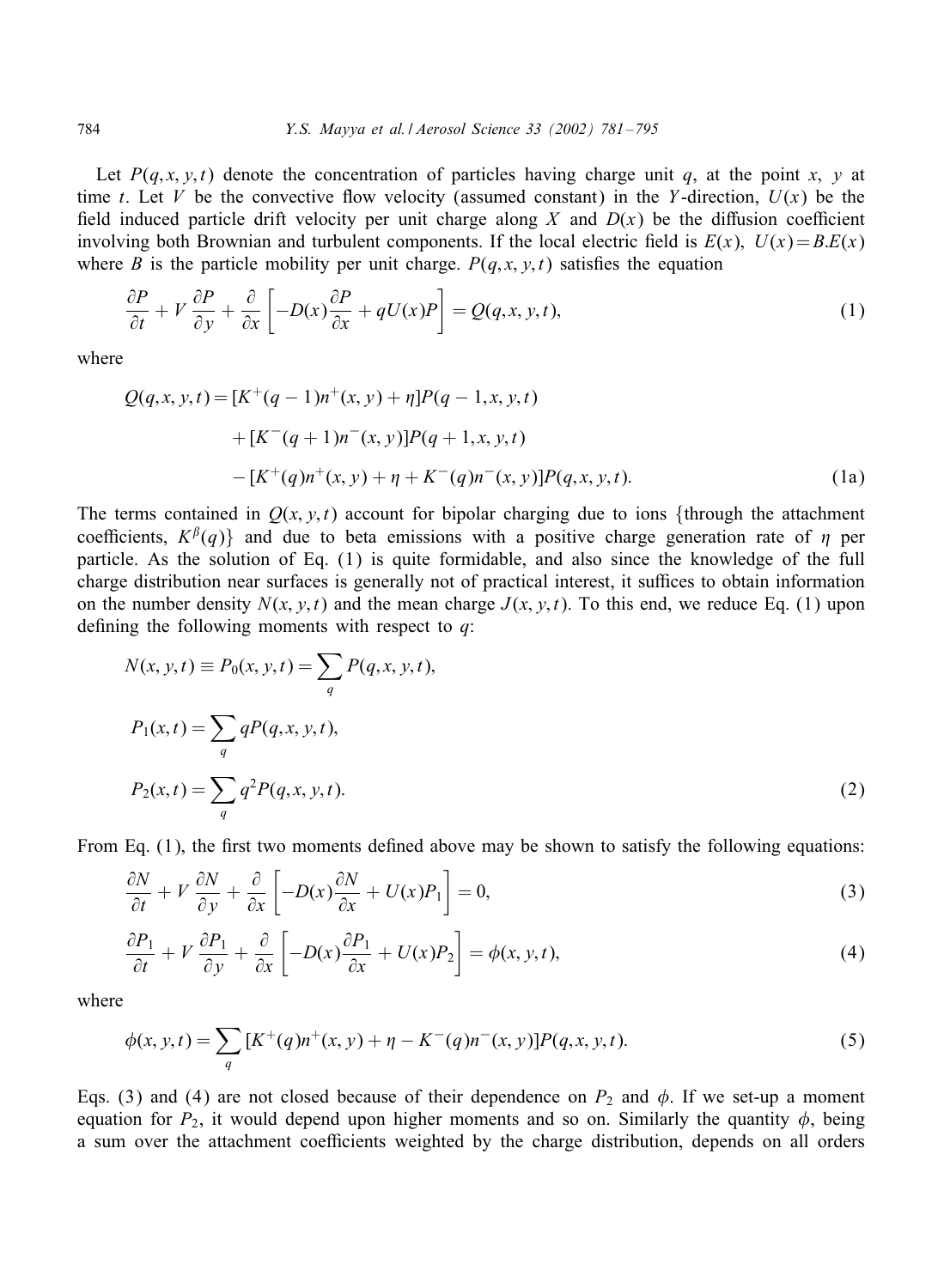of moments. Closure is achieved by relating  $P_2$  and  $\phi$  to the lower moments  $P_1$  and N, through an approximation. For this, one sets up a differential form of the charging term  $Q$  valid in the continuum limit, (Mayya & Malvankar, 1993) and develops asymptotic solutions around the mean charge J. For a constant J, the asymptotic charge distribution has a shifted Gaussian form given by Mayya and Malvankar (1993) and Clement and Harrison (1995)

$$
P_{\text{asy}}(q, x, t) = \frac{N(x, y, t)}{\sigma\sqrt{2\pi}} \exp\left[-\frac{(q - J)^2}{2\sigma^2}\right],\tag{6}
$$

where,  $\sigma$  is the standard deviation of the charge distribution. For the purpose of achieving closure, we assume that Eq.  $(6)$  continues to hold in the sense of a local equilibrium approximation even when J is space–time dependent. With this, the reduced equations derived for J and N would represent diffusion approximations, as they would be accurate upto derivatives of second order in space and first order in time. From Eq.  $(6)$  it follows that

$$
P_2(x, y, t) \approx (J^2 + \sigma^2) N(x, y, t), \tag{6a}
$$

where  $J \equiv J(x, y, t)$  is defined as the ratio of the particle charge density to the number concentration, i.e.,

$$
J(x, y, t) = \frac{P_1(x, y, t)}{N(x, y, t)}.
$$
\n(7)

In view of the discussions following Eq. (6), the quantity  $\sigma^2$  may be prescribed as the variance of the local equilibrium charge distribution, generalised to include the case of radioactive aerosols by Clement and Harrison (1995), i.e.,

$$
\sigma^2 = \alpha J + \sigma_0^2,\tag{8}
$$

where,  $\alpha = 0$  for nonradioactive particle,

$$
\alpha = 1 \text{ for radioactive particles.} \tag{8a}
$$

The quantity  $\sigma_0^2$  is the variance of the Boltzmann charge distribution (for nonradioactive aerosols), i.e.,

$$
\sigma_0^2 = \frac{r}{r_c}.\tag{8b}
$$

where, r is the radius of aerosol particle and  $r_c \equiv e^2/4\pi\epsilon_0 k_b T \approx 56$  nm at 300 K, is the Coulomb radius.

Using Eqs. (6a) and (5), the K's may be expanded around  $q = J$  as a Taylor series and the sum in Eq. (5) may be replaced by an integral. With this, in the limit of  $R \gg r_c$ , the distribution-weighted sum of K's may be replaced, to a good accuracy, by the values of K's at the mean charge J multiplied by  $N$ . i.e.,

$$
\phi(x, y, t) \approx \psi(x, y, J) \cdot N(x, y, t),\tag{9}
$$

where,  $\psi(x, y, J) \equiv [K^+(J)n^+(x, y) + \eta - K^-(J)n^-(x, y)].$ 

Eq. (9) can be shown to be exact for the cases of symmetrical ion charging andalso in the limit of strong positive charging due to beta emissions (CH2000). Substituting Eqs. (6a), (7) and (9)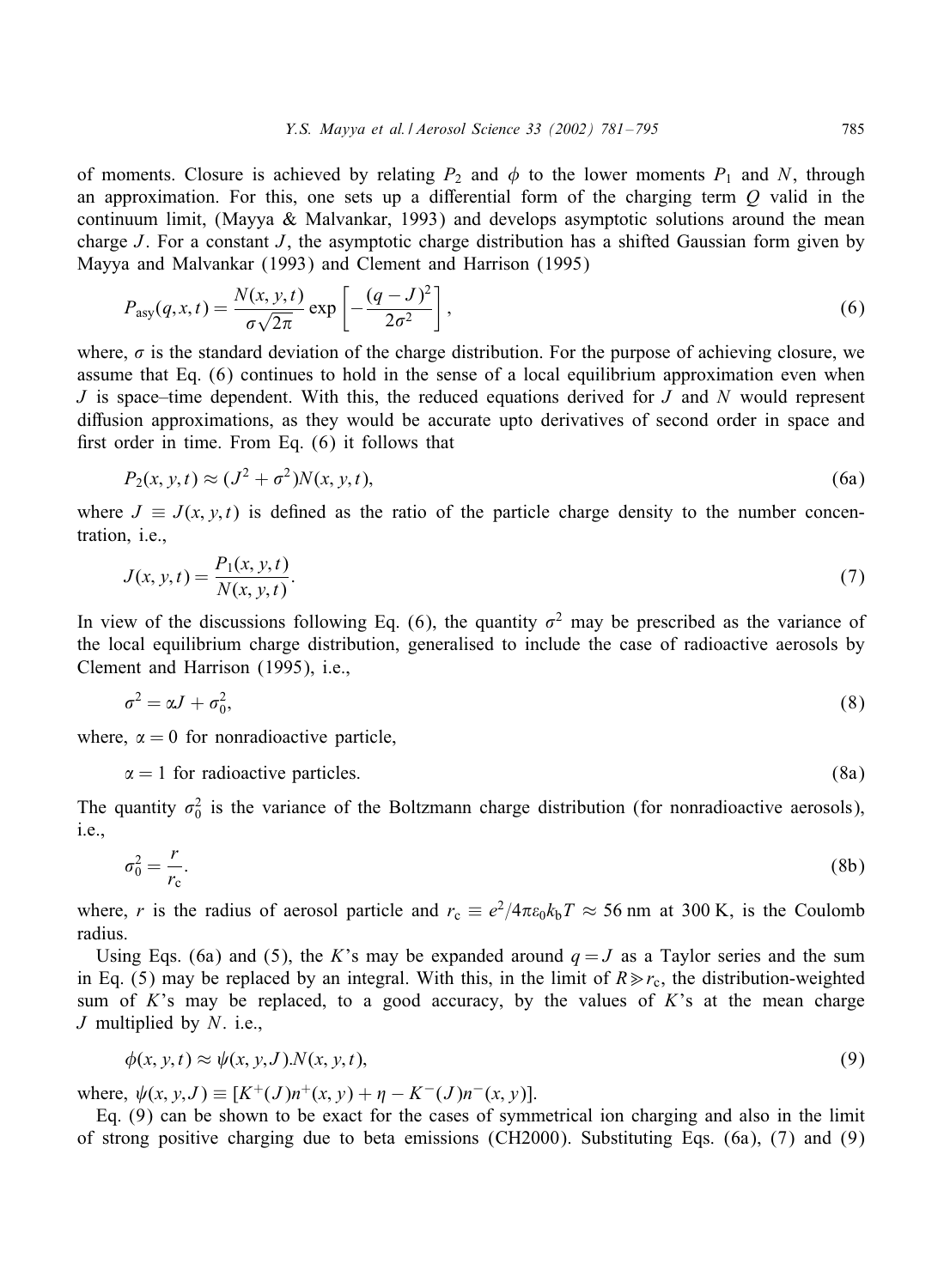into Eqs. (3) and (4), the following closed system of equations is obtained for N and J:

$$
\frac{\partial N}{\partial t} + V \frac{\partial N}{\partial y} + \frac{\partial}{\partial x} \left[ -D(x) \frac{\partial N}{\partial x} + U(x) J N \right] = 0, \tag{10}
$$

$$
\frac{\partial J}{\partial t} + V \frac{\partial J}{\partial y} + U(x)J \frac{\partial J}{\partial x} - \frac{\partial}{\partial x} \left[ D(x) \frac{\partial J}{\partial x} \right] - 2D(x) \frac{1}{N} \frac{\partial N}{\partial x} \frac{\partial J}{\partial x} + \frac{1}{N} \frac{\partial}{\partial x} \left[ U(x) \sigma^2 N \right] = \psi(x, y, J). \tag{11}
$$

It may be added that Eqs.  $(10)$  and  $(11)$  may also be arrived at from an alternative, somewhat mathematically complicated approach that does not explicitly invoke the assumption of a shifted Gaussian (Eq. (6)), but involves recasting Eq. (1) in terms of a new set of co-ordinates,  $q' = q J(x, t)$ ,  $x' = x$ ,  $t' = t$ . Upon applying closure to the moment hierarchy of this equation, one may arrive at Eqs.  $(10)$  and  $(11)$  through a series of systematic approximations.

#### 3. Derivation of boundary conditions for  $J(X)$

As discussed in the Introduction, it is necessary to prescribe boundary conditions (BCs) for solving Eq. (11) near surfaces. For simplicity of derivation, we consider a steady-state situation in which particles are being constantly driven to the wall from a steady concentration in the bulk. Under the assumption of steady-state, the moment equations (Eqs.  $(3)$  and  $(4)$ ) reduce to

$$
V\frac{\partial N}{\partial y} + \frac{\partial}{\partial x} \left[ -D(x)\frac{\partial N}{\partial x} + U(x)P_1 \right] = 0,
$$
\n(12)

$$
V\frac{\partial P_1}{\partial y} + \frac{\partial}{\partial x} \left[ -D(x)\frac{\partial P_1}{\partial x} + U(x)P_2 \right] = \phi(x, y). \tag{13}
$$

Given  $n^{\pm}_{\infty}$ , a corresponding steady-state charge distribution would exist on particles having a mean charge  $J_{\phi}$ . On the wall, we invoke the Smoluchowski absorption condition for particle charge distribution, as well as for ion concentrations:

$$
P(q,0,y) = n^{+}(0,y) = n^{-}(0,y) = 0.
$$
\n(14a)

This automatically implies, in view of Eqs. (2) and(5), that

$$
N(0, y) = P_1(0, y) = P_2(0, y) = \phi(0, y) = 0.
$$
\n(14b)

Next, we assume, quite justifiably, that the parameters  $D(x)$ ,  $U(x)$  and all the moments of the charge distribution function are Taylor expandable in x around  $x=0$ . The expansion coefficients may have y-dependencies. In view of Eq. (14b), the constant term of the Taylor expansion will be zero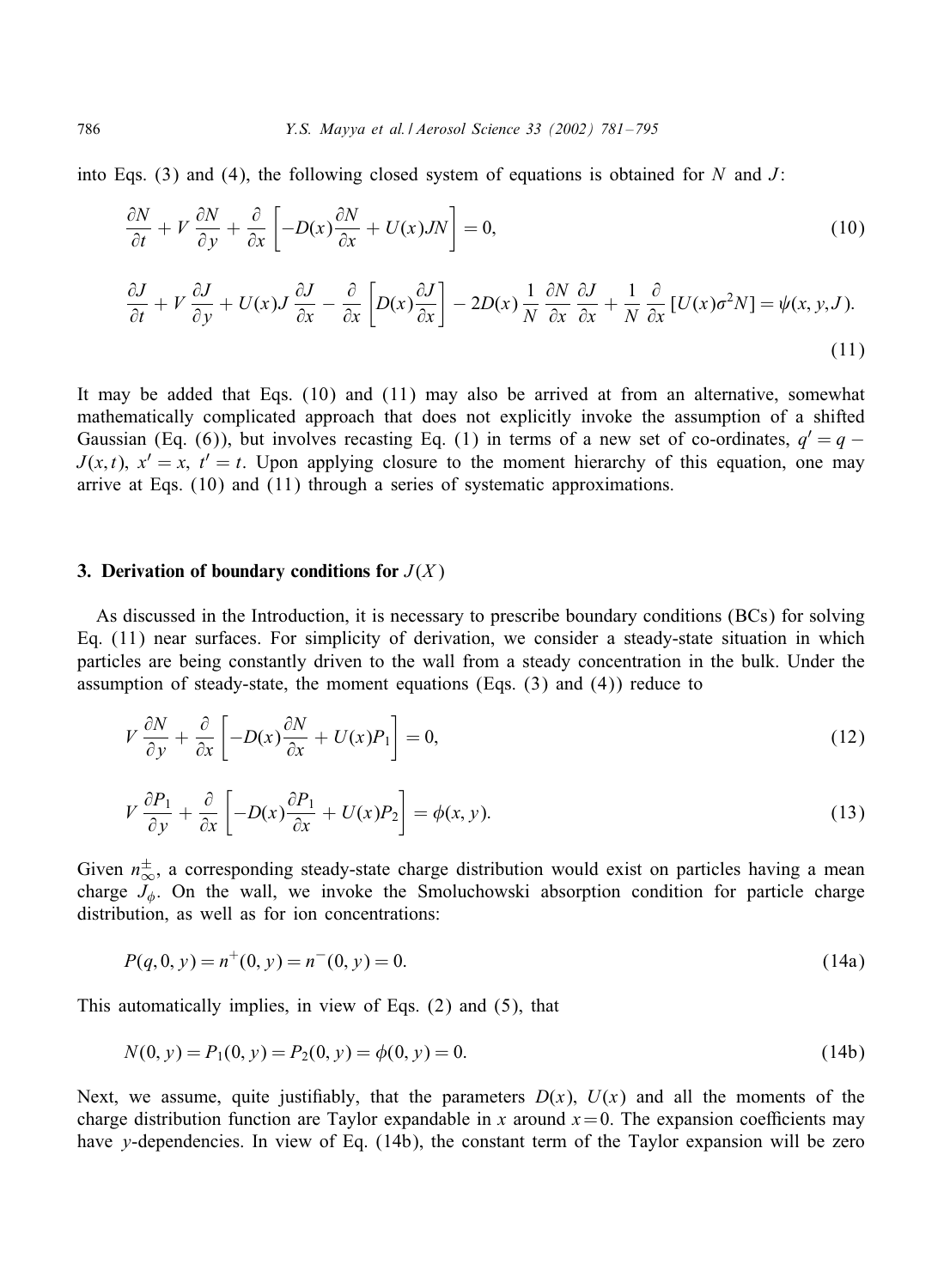for the moments and hence one may write

$$
N(x) = a_1 x + a_2 x^2 + \cdots,
$$
\n(15a)

$$
P_1(x) = b_1 x + b_2 x^2 + \cdots,
$$
\n(15b)

$$
P_2(x) = c_1 x + c_2 x^2 + \cdots, \tag{15c}
$$

$$
\phi(x) = \phi_1 x + \phi_2 x^2 + \cdots,\tag{15d}
$$

$$
D(x) = d_0 + d_1 x + d_2 x^2 + \cdots, \tag{15e}
$$

$$
U(x) = u_0 + u_1 x + u_2 x^2 + \cdots
$$
 (15f)

Upon substituting Eqs. (15a)–(15f) in Eq. (12), and noting that the coefficients are functions of y only, one may write

$$
\frac{d}{dx}\left[ -(d_0 + d_1x + \cdots)(a_1 + 2a_2x + \cdots) + (u_0 + u_1x + \cdots)(b_1x + \cdots)\right] + V[xa'_1 + \cdots] = 0.
$$
\n(16)

Upon collecting the coefficients of  $x^0$  in Eq. (16), one obtains

$$
2a_2d_0 + d_1a_1 - u_0b_1 = 0
$$

or

$$
a_2 = \frac{u_0 b_1 - a_1 d_1}{2d_0}.\tag{17a}
$$

Similarly, upon substituting Eq.  $(15a)$ – $(15f)$  in Eq.  $(13)$ , one obtains

$$
b_2 = \frac{u_0 c_1 - b_1 d_1}{2d_0}.\tag{17b}
$$

From Eqs. (7), (15a) and (15b), the mean charge  $J$  may be given by

$$
J(x) = \frac{P_1}{N} = \frac{b_1 + b_2 x + \dots}{a_1 + a_2 x + \dots} \Rightarrow J(0) = \frac{b_1}{a_1}.
$$
 (18)

Therefore,  $b_1 = J(0)a_1$ .

Let us evaluate the gradient of the mean charge w.r.t. x at  $x = 0$ : Upon differentiating Eq. (18) w.r.t. x and setting  $x = 0$ , one obtains

$$
\left. \frac{\partial J}{\partial x} \right|_{x=0} = \frac{b_2 a_1 - a_2 b_1}{a_1^2}.
$$
\n(19a)

Upon substituting for  $b_2$  and  $a_2$  from Eqs. (17a) and (17b), and for  $b_1$  from Eq. (18), Eq. (19a) yields

$$
\frac{\partial J}{\partial x}\bigg|_{x=0} = \frac{u_0}{2d_0 a_1^2} [c_1 a_1 - a_1^2 J^2(0)].
$$
\n(19b)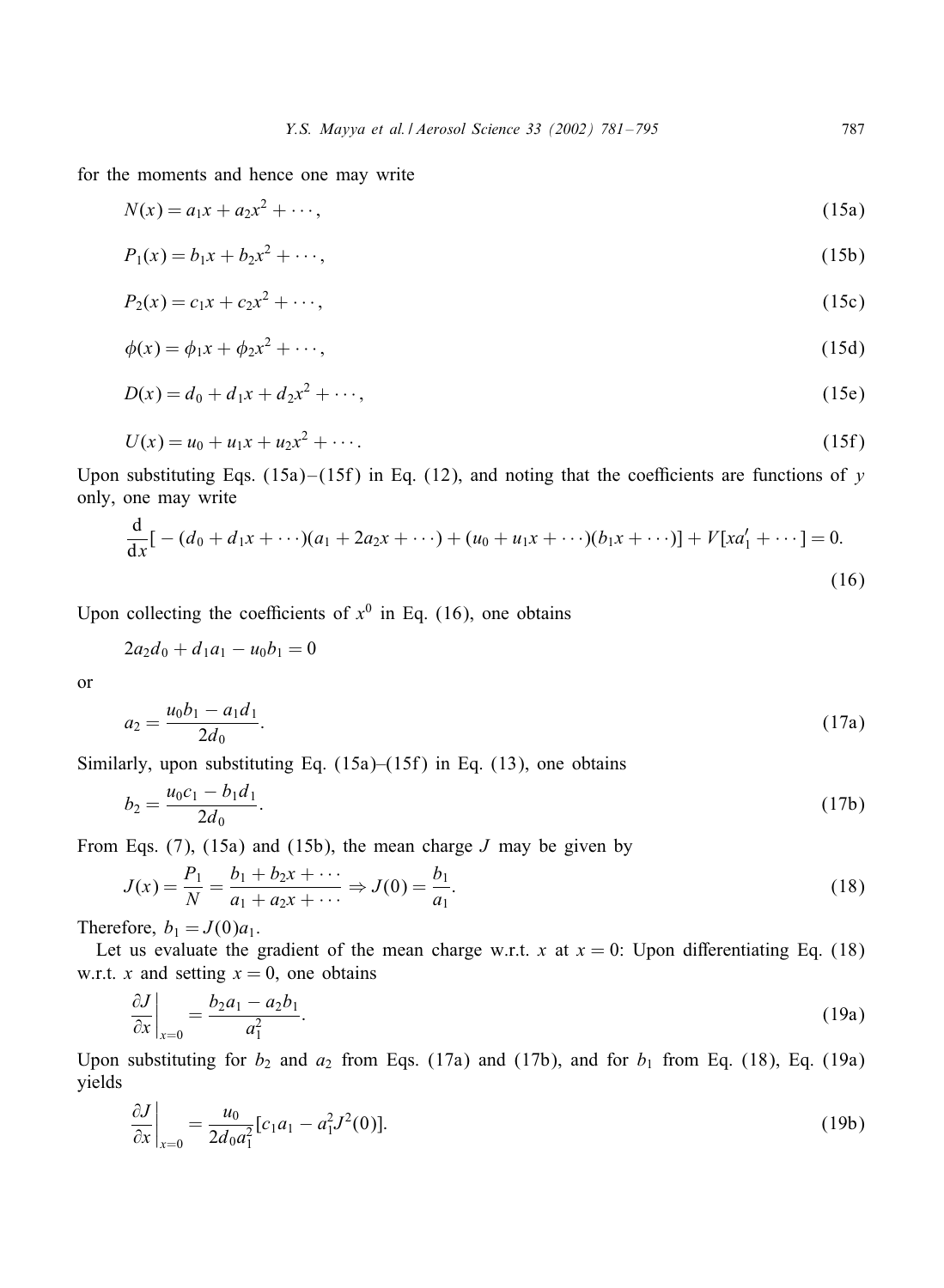It is required to eliminate  $c_1$  from Eq. (19b) in terms of  $a_1$ . For this, invoke the second moment closure approximation (Eq. (6a)) along with the expansion for  $P_2$  given in Eq. (15c). It easily follows that

$$
c_1 = a_1 \{ J^2(0) + \alpha J(0) + \sigma_0^2 \}.
$$
\n(20a)

Upon substituting this in Eq.  $(19b)$  and simplifying, one obtains

$$
\frac{\partial J}{\partial x}\bigg|_{x=0} = \frac{u_0}{2d_0} [\alpha J(0) + \sigma_0^2].
$$
\n(20b)

Since  $u_0$  and  $d_0$  are the drift and the diffusion coefficients evaluated at the boundary, i.e.,  $U(0)$  and  $D(0)$ , we obtain the required boundary condition for the mean charge  $J(x)$  in terms of the known parameters:

$$
\frac{\partial J}{\partial x}\bigg|_{x=0} = \frac{U(0)}{2D(0)}[\alpha J(0) + \sigma_0^2].
$$
\n(21a)

Since  $\alpha = 0$  for nonradioactive particles, Eq. (21a) implies a "prescribed gradient" BC at  $x = 0$ . For radioactive particles,  $\alpha = 1$  and the boundary condition is of the "mixed type". When no field induced drift exists  $(U(0) = 0)$  both cases reduce to the Neumann type boundary condition, viz.,

$$
\left. \frac{\partial J}{\partial x} \right|_{x=0} = 0 \quad \text{for } U(0) = 0. \tag{21b}
$$

This completes our derivation of the boundary conditions for Eq. (11) under the assumption of a steady-state. One may go through the same arguments for time dependent cases as well and arrive at the BC in Eq. (21a).

#### 4. Growth of radioactive particle charges

In order to illustrate the usefulness of the BCs derived above, typical case studies will now be taken up for the growth of mean charge of radioactive aerosols near absorbing surfaces by solving Eqs. (10) and (11) under steady-state conditions. For simplicity, situations without convective Gows are only considered (i.e.,  $V = 0$ ). When no electric field is present, no net space charge exists; even then, radioactive particles would gain excess mean charges while approaching the boundary due to a suppression of negative ion concentration in its vicinity. However, when electric field is present, space charge effects have to be taken into account by coupling the Poisson's equation to the ion balance equation. For the present, the aerosol-ion system is treatedin the dilute limit, i.e., no space charge effects are included. Space-charge effects become significant when the parameter  $s \equiv 4\pi r_c D_i n_\infty/k_e \gg 1$ , where  $D_i n_\infty$  are the molecular diffusion coefficient and bulk concentrations of ions and  $k_e(s^{-1})$  is the parameter of quadratic turbulence (see below). For the parameters used in the foregoing calculations,  $s \sim 1$  and hence one can expect small corrections due to space–charge considerations. These are ignored for the present and we focus mainly on illustrating the applicability of the BCs to the charging problem.

Eq. (11) now becomes one-dimensional dependent only on x. Following Crump and Seinfeld  $(1981)$ , the turbulent diffusion coefficient is assumed to have a quadratic form, i.e.,

$$
D(x) = D_0 + k_e x^2.
$$
 (22)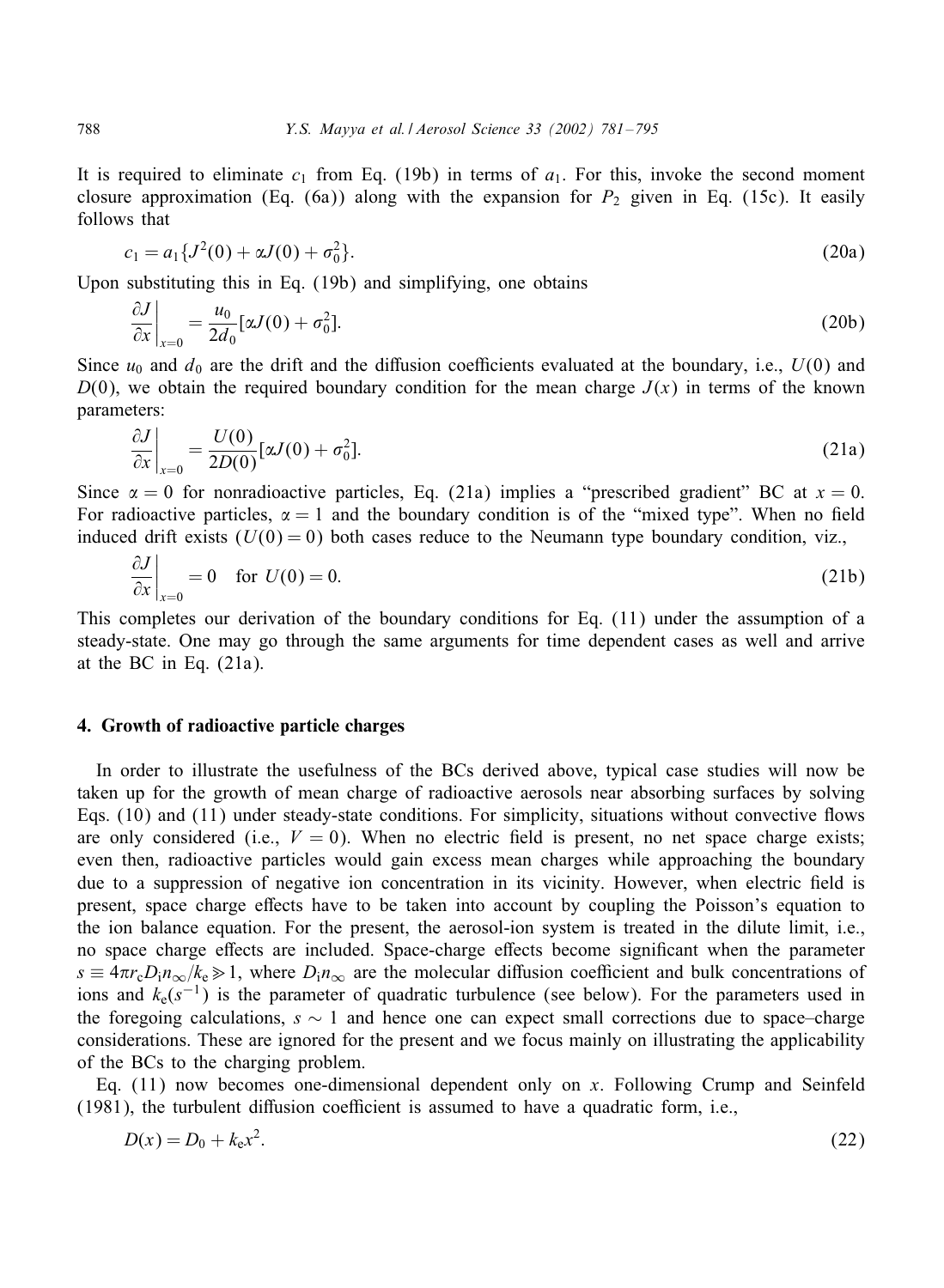where  $k_e$  is the coefficient (s<sup>-1</sup>) of eddy diffusion. One may write down similar form for the ion diffusion coefficients as well, by replacing the Brownian diffusion coefficient  $D_0$  by the molecular diffusion coefficient for ions,  $D_i$ .

## *4.1. Case (i): No electric field*  $(E, U = 0)$

In the absence of external fields, Eq. (10) yields the following particle concentration profile  $N(x)$ (Crump and Seinfeld, 1981):

$$
N(x) = N_{\infty} \frac{2}{\pi} \arctan\left[\frac{x}{\delta_p}\right],
$$
\n(23a)

where,  $\delta_p = (D_0/k_e)^{1/2}$ , is the particle boundary layer thickness.

Since  $U = 0$ , the ion profiles will be the same for both positive and negative ions assuming that their mobility differences are negligible. They have the same form as  $N(x)$ , with  $\delta_p$  being replaced with the ion boundary layer thickness,  $\delta_i = (D_i/k_e)^{1/2}$ :

$$
n^{\pm}(x) = n_{\infty} \frac{2}{\pi} \arctan\left[\frac{x}{\delta_i}\right].
$$
 (23b)

It may be noted from the arguments of CH2000, that for radioactive aerosols, with considerable positive charge build-up, positive ion concentration is not of serious relevance and hence  $K^+(J)n^+$ term may be neglected in  $\psi$  defined in Eq. (9). Also, in the continuum regime, one may approximate,  $K^-(J) \approx e\mu J/\varepsilon_0$ . With these, Eq. (11) reduces to

$$
- \frac{\partial}{\partial x} \left[ D(x) \frac{\partial J}{\partial x} \right] - 2D(x) \frac{1}{N} \frac{\partial N}{\partial x} \frac{\partial J}{\partial x} = \eta - \frac{e\mu n^{-}(x)}{\varepsilon_0} J \tag{24}
$$

subject to the BCs

$$
J(\infty) = J_{\infty} = \frac{\eta \varepsilon_0}{e\mu r^-(\infty)}
$$
\n(24a)

and

 $J'(0) = 0$  (from Eq. (21b).

Since solutions to Eq.  $(24)$  are not analytically tractable, we have integrated it numerically. The parameters chosen are  $\eta = 1 \text{ s}^{-1}$ ,  $k_e = 1 \text{ s}^{-1}$ ,  $r = 0.1 \text{ µm}$  and  $n_{\infty}^{\pm} = 4 \times 10^5 \text{ cm}^{-3}$ , representing moderate radioactivity, ionization levels and weak turbulence. The corresponding particle mean charge in the bulk can be obtained as  $J_{\phi} = 1$ . Also the boundary layer parameters turn out to be  $\delta_{p} = 15 \mu m$  for particles and  $\delta_i = 1.8$  mm for ions. Information on  $N_\phi$  is not required since only  $N'(x)/N(x)$  enters into Eq. (24).

The variations of the particle and the ion profiles as a function of a dimensionless distance,  $x^* = x/\delta_p$ , are shown in Fig. 2. While the particle profiles are nearly uniform except within distances of a few  $\delta_p$ 's near the wall, ions attain uniform values at much larger distances, i.e., beyond about 1 cm.

The numerically computed variation of  $J(x)$  as a function of  $x^*$  is presented in Fig. 3. From this, it may be seen that the particle charge increases monotonically as one approached the wall from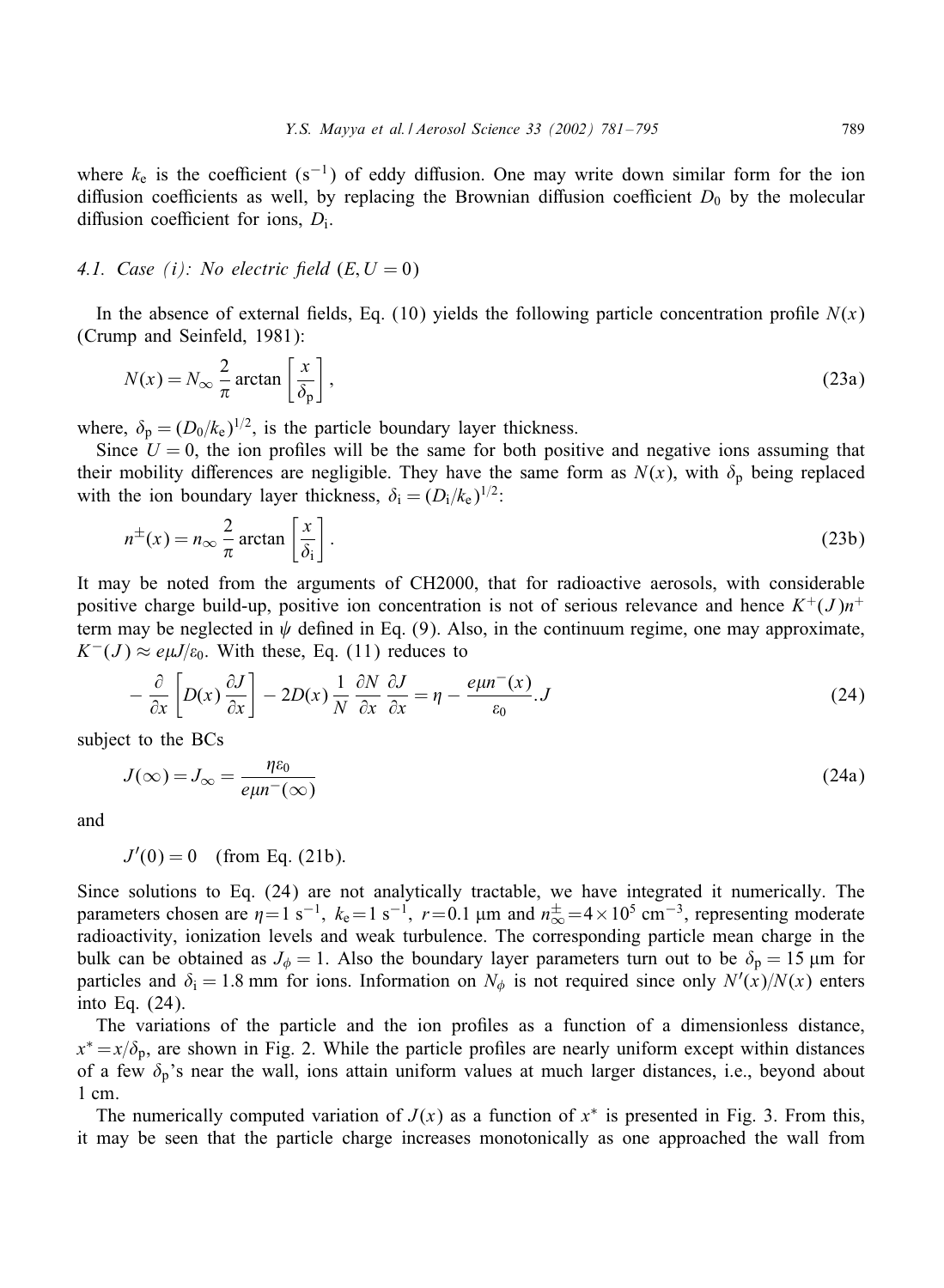

Fig. 2. Variation of the normalized concentrations of the particles and negative ions with respect to the dimensionless distance  $x^* (=x/\delta_p)$  from the wall. The parameters are:  $E = 0$ ,  $k_e = 1$  s<sup>-1</sup>,  $r = 0.1$  µm,  $D_i = 0.035$  cm<sup>2</sup> s<sup>-1</sup>, and  $\delta_p = 15$  µm.

the bulk. At the wall, the charge attained is more than four times its asymptotic value. Although this is considerable, the charge build up does not proceed indefinitely, in spite of the negative ion concentration being zero at the boundary (see Introduction). This is mainly because of the nonzero migration velocity of particles brought about by the diffusive flux at the wall. The charge decays quite rapidly with distance initially, but approaches its asymptotic value far away from the wall in a reciprocal fashion with respect to the negative ion profile.

Although Eq. (24) cannot be solved analytically, we tried an approximate approach by linearizing the arctan[x] function around  $x=0$ , where the charge build up is expected to occur. Eq. (24) can then be solved in terms of Airy functions,  $Ai(z)$  (Abramowitz & Stegun, 1968) leading to the following formula for charge at the boundary:

$$
\frac{J(0)}{J_{\infty}} = \left(\frac{\pi \delta_{\rm i}}{2\delta_{\rm p}}\right)^{2/3} \cdot \left(\frac{e\mu n_{\infty}^-}{\epsilon_0 k_{\rm e}}\right)^{1/3} \left|\frac{\text{Ai}'(0)}{\text{Ai}(0)}\right|.
$$
\n(24b)

The obtained charge build up was too large ( $J (0)/J_\phi \sim 25$ ) as compared to the numerical result  $(J(0)/J<sub>\phi</sub> \sim 4.4)$  for the parameters chosen. Nevertheless, the analytical formula in Eq. (24b) indicates parametric dependencies, viz.,  $J(0)/J_{\phi}$  increases with  $n_{\phi}$  and particle radius r (since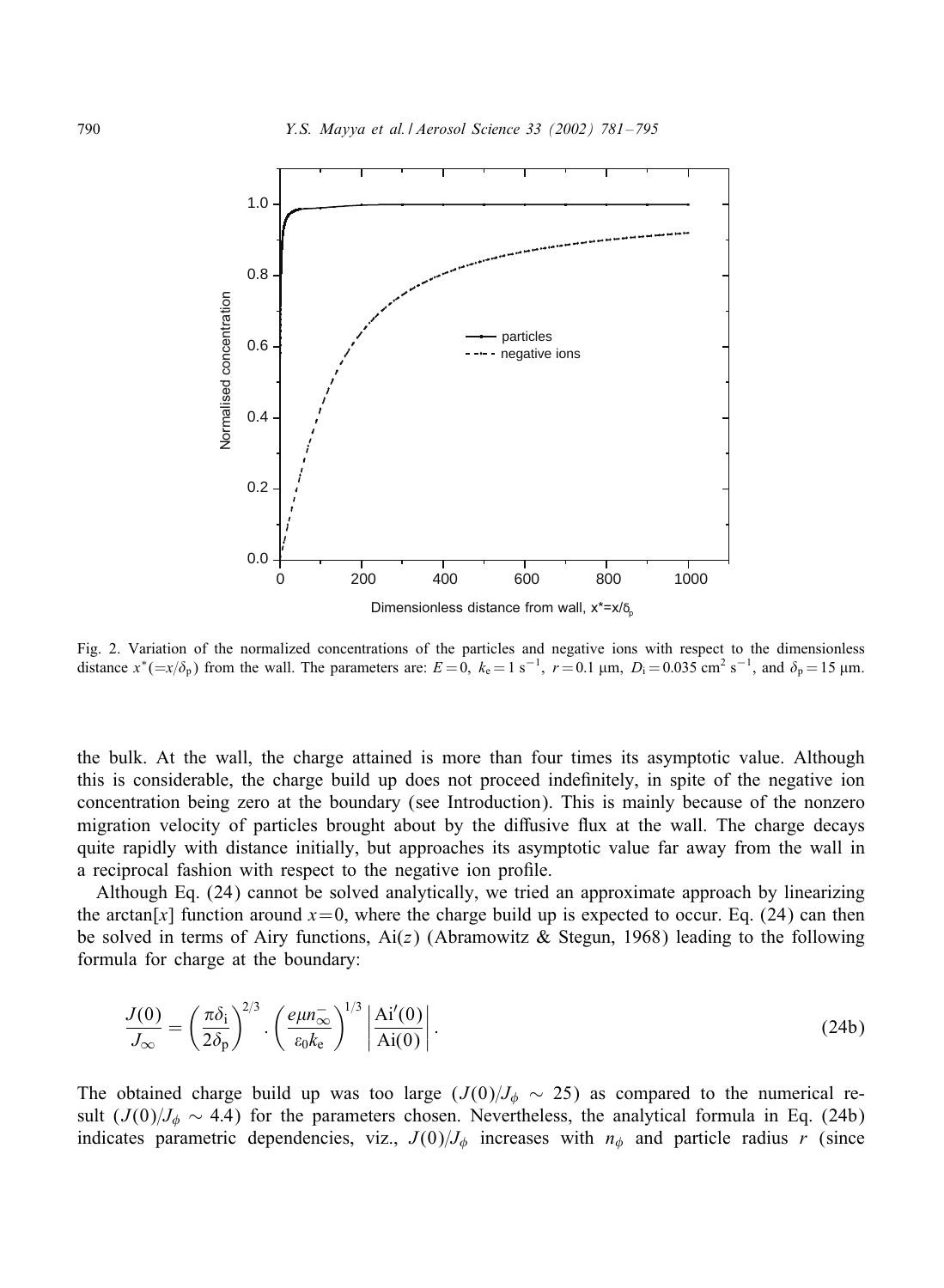

Fig. 3. Variation of the normalized mean charge  $J(x)/J(\infty)$  of the particle with respect to x<sup>\*</sup> corresponding to the case in Fig. 2.  $\eta = 1 \text{ s}^{-1}$ ,  $n_{\infty}^{\pm} = 4 \times 10^5 \text{ cm}^{-3}$  and  $E = 0$ .

 $\delta_p \sim D_0^{1/2} \sim r^{-1/2}$ ) and decreases with  $k_e$ . These trends have been found valid in numerical computations as well (not shown).

#### 4.2. Case *(ii):* Charging with electric fields

The situations with electric fields are far more complicated, since strictly speaking, ion and the electric field profiles have to be solved self-consistently using ion migration and Poisson's equations to account for space charge effects (Hoppel & Gathman, 1970; Stechkina et al., 1982). For reasons mentioned at the beginning of this section, we ignore this and consider only constant electric field, along the X-direction. The Crump and Seinfeld  $(1981)$  solution for a uniform force field leads to the following positive and negative ion profiles:

$$
n^{\pm}(x) = \frac{\exp[\pm eE\delta_i/k_b T \arctan(x/\delta_i)] - 1}{\exp[\pm \pi/2eE\delta_i/k_b T] - 1}.
$$
\n(25)

When E is positive (directed away from the wall),  $n^{-}(x)$  is nearly constant except within a small distance at the wall, and  $n^+(x)$  increases slowly as one moves away from it. This case is not expected to yield significant increase in the charges of radioactive aerosols. On the other hand, when  $E$  is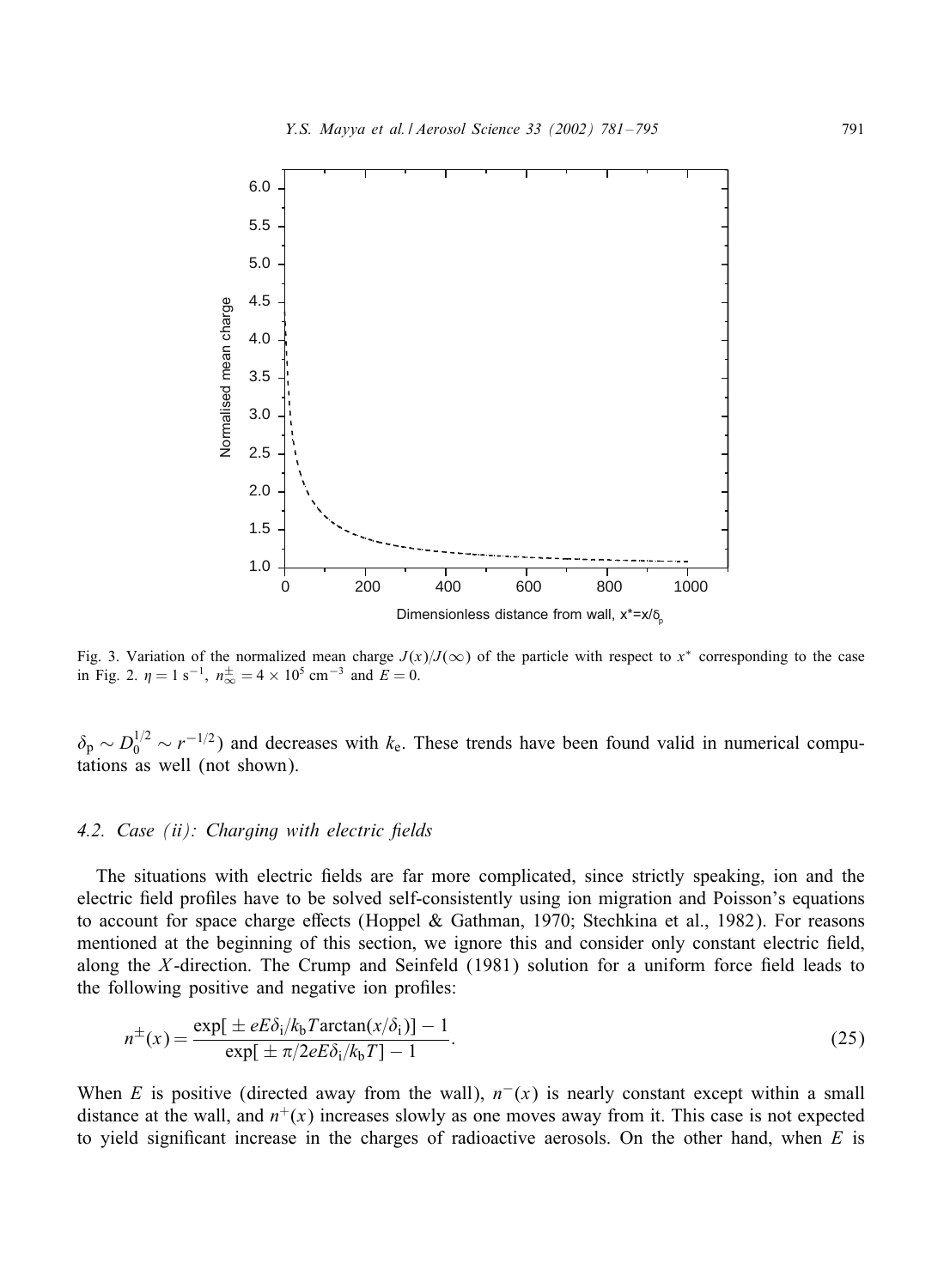![](_page_11_Figure_1.jpeg)

Fig. 4. Variation of the normalized negative ion and positive ion concentrations with respect to the dimensionless distance x<sup>∗</sup> for an electric field directed towards wall. The parameters are:  $k_e = 1$  s<sup>-1</sup>,  $r = 0.1$  µm and  $D_i = 0.035$  cm<sup>2</sup> s<sup>-1</sup> and  $E = -2$  V cm<sup>-1</sup>.

negative, negative ions will be pushed away from the wall and considerable self-charging may be expected. Hence we treat the negative  $E$  case, first.

### *4.2.1. E negative*

In what follows, only weak field situations are considered so that while the ion profiles are polarized, the field adds negligible drift velocity to the particle (since their mobilities are small). Eq. (10) may now be decoupled from Eq. (11) so that  $N(x)$  has essentially the same form as that given in Eq. (23a).

We examine the numerical solution to the equation for  $J$  (Eq. (11) under steady state and  $V = 0$ . The particle charging term,  $\psi(x, J)$  (Eq. (9)) is given by the rhs of Eq. (24). The mixed boundary condition (Eq. (21a)) has been used. Electric fields of  $-2$  and  $-4$  V/cm are considered (wall acts as negative electrode). Other parameters are kept the same as in the zero field case. Fig. 4 shows the positive and the negative ion concentration profiles (for  $E = -2 \text{ V/cm}$ ) as a function of normalized distance  $x^*(-x/\delta_p)$ . As expected, considerable ion polarization is seen even at large values of  $x^*(-1000)$ . The variation obtained in  $J(x)$  as a function of  $x^*$  for the cases with  $E = -2$  and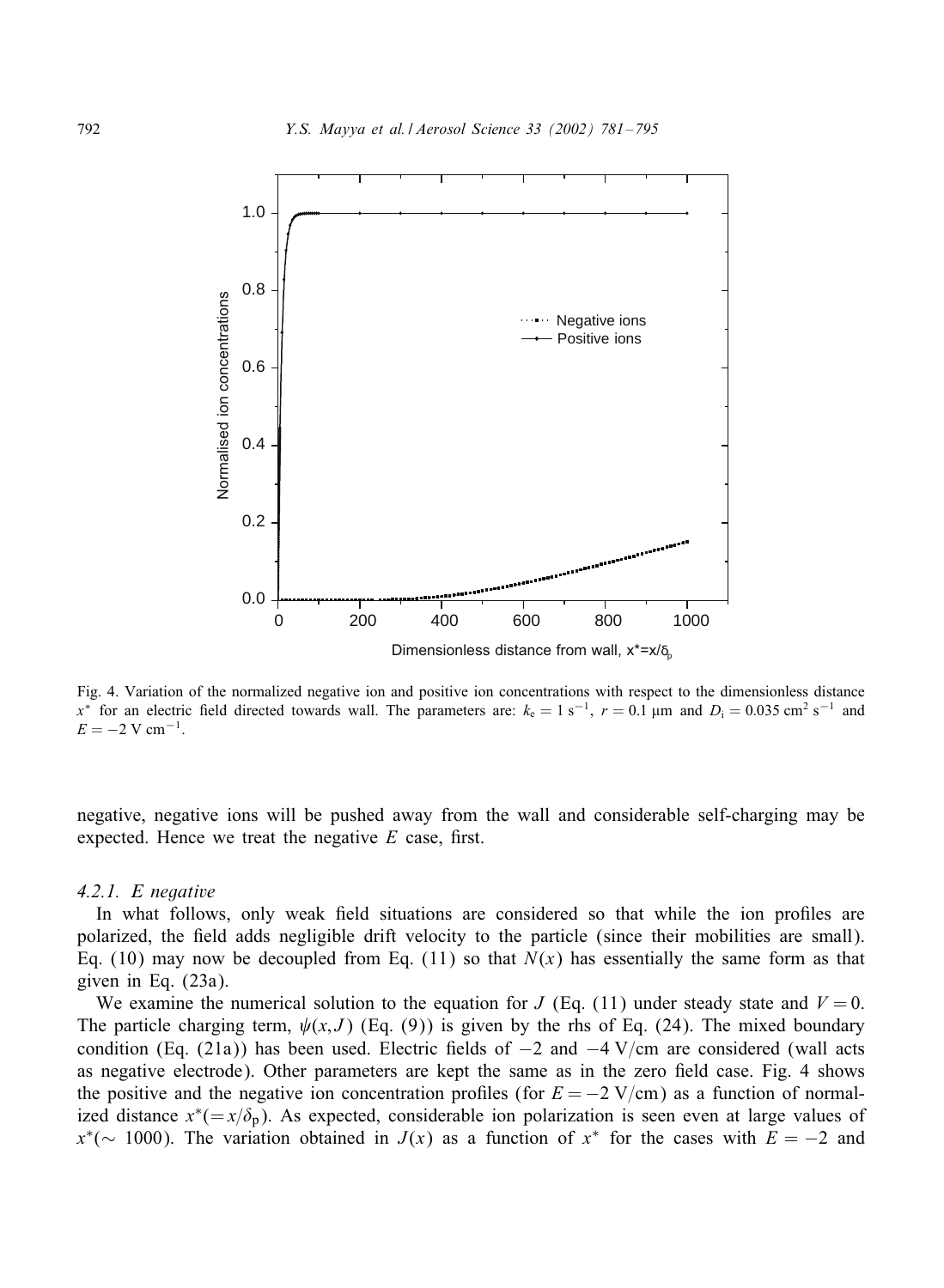![](_page_12_Figure_1.jpeg)

Fig. 5. Variation of the normalized mean charge,  $J(x)/J(\infty)$  with respect to x<sup>\*</sup> when the electric field is directed towards the wall. The parameters  $k_e, r, D_i \eta, n_{\infty}^{\pm}$  are the same as in Figs. 3 and 4.

 $-4$  V/cm are shown in Fig. 5. In the former case, the value of  $J(0)/J_{\phi}$  is about 8.2 which is a factor about 2 times larger than that in the zero field case. This increases slightly, i.e., to about 9.7 at  $E = -4$  V/cm. Thus, beyond some value, increases in E lead to marginal increases in charges. It may also be noted from Fig. 5 that the charges fall off more slowly with  $x^*$  as compared to the zero field case.

## *4.2.2. E positive*

As the negative ions are now closer to the wall, one does not expect any significant radioactive particle charging. Computations of J have been made with fields of  $+2$  and  $+4$  V/cm and are shown in Fig. 6. The ion profiles would appear similar to Fig. 4 excepting that the positive and the negative ion profiles would be interchanged. Interestingly, as may be seen in Fig. 6, the  $J(x)/J_{\phi}$  curves show peaks for positive fields. The peak values are 1.80 and 1.35 at  $E = +2$  and  $+4$  V/cm occurring at around  $x^* \sim 2$ , respectively. The corresponding values at  $x = 0$  are 1.7 and 1.2, respectively. The peak is a result of the boundary condition (Eq. (21a)), which prescribes that  $J'(0)$  is positive since  $U(0)$  and  $J(0)$  are positive. Hence  $J(x)$  should increase as  $x^*$  increases from zero. However, the increase in  $n^{-}(x)$  rapidly counteracts the increasing charge, leading to the peak for the latter and a steady decrease thereafter.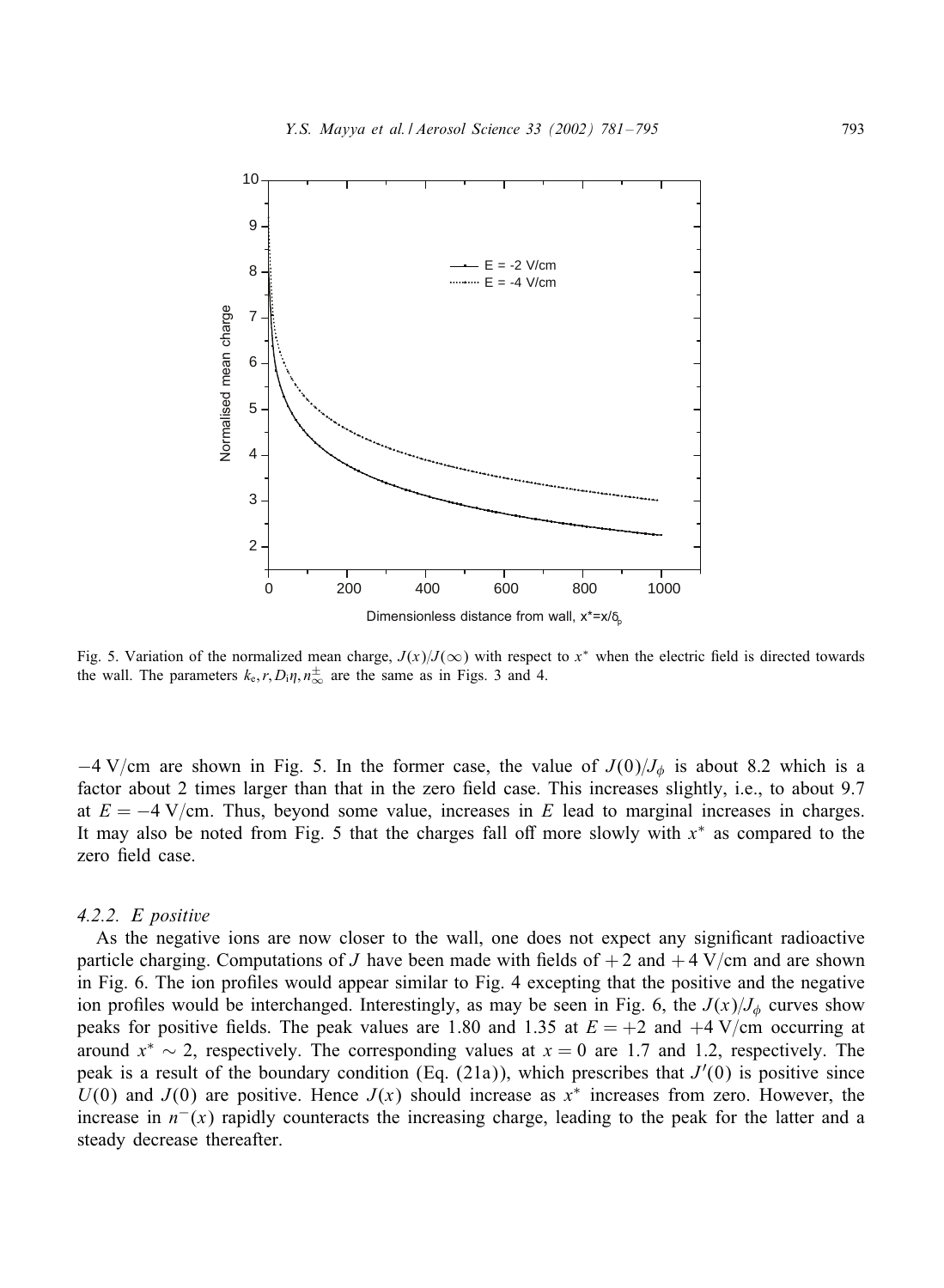![](_page_13_Figure_1.jpeg)

Fig. 6. Variation of the normalized mean charge,  $J(x)/J(\infty)$ , with respect to x<sup>∗</sup> when the electric field is directed away from the wall The parameters  $k_e, r, D_i \eta, n_{\infty}^{\pm}$  are the same as in earlier figures.

## 5. Conclusions

In this paper, the appropriate boundary conditions to the equation of Clement and Harrison (2000) describing the mean charge evolution of aerosol particles undergoing bipolar charging have been derived. These conditions are mathematical necessities for computing charge build-up on aerosol particles in the presence of diffusion onto absorbing surfaces. The derivation includes the cases of both radioactive and nonradioactive particles. The application of the boundary conditions is demonstrated by examining the build-up of charges on radioactive particles (beta emitters) through numerical solution of the equations at zero and weak electric fields originating from plane surfaces. Their charges show upto about ten-fold increase near the surfaces maintained at negative potentials. These charges can enhance the wall deposition rates due to image forces and possibly due to self-generated electric fields proposed by CH2000, for radioactive particles. In fact, in the recent PHEBUS experimental studies, Jones and Kissane (2000) reported an increased deposition of radioactive particle on heated surface (thermophoretic suppression of deposition), and electrical effects were conjectured as possible explanations. On the whole, these studies support the observations of Clement and Harrison  $(2000)$  that charge effects might be important in governing radioactive aerosol removal at surfaces. In the context of nuclear aerosols, the self-generated fields proposed by them will not be uniform in space, but will increase towards the boundary from a zero value in the bulk region. It is quite